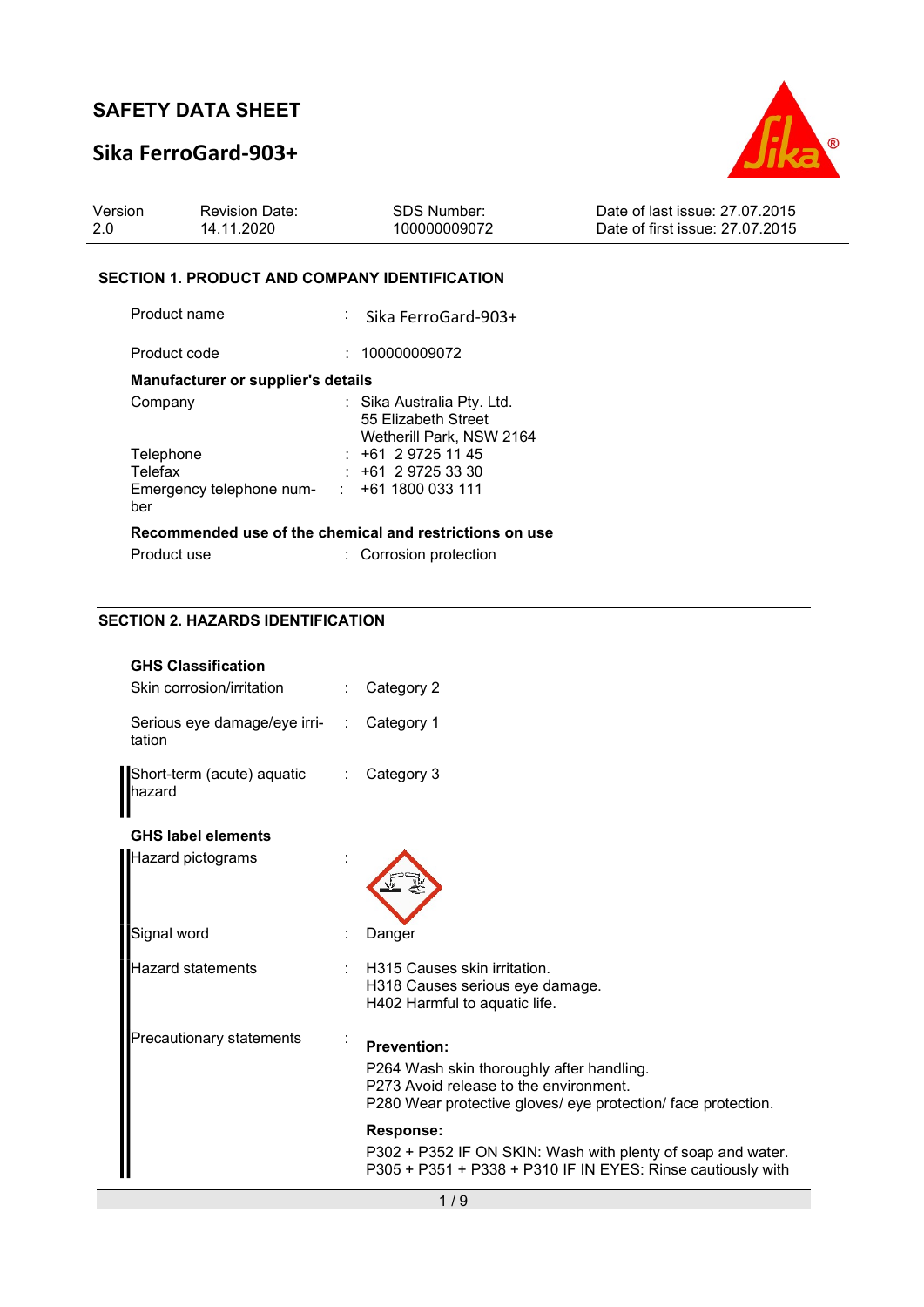# Sika FerroGard-903+



| Version<br>2.0 | <b>Revision Date:</b><br>14.11.2020 | <b>SDS Number:</b><br>100000009072                                                                                                                                                                                                 | Date of last issue: 27,07,2015<br>Date of first issue: 27.07.2015 |
|----------------|-------------------------------------|------------------------------------------------------------------------------------------------------------------------------------------------------------------------------------------------------------------------------------|-------------------------------------------------------------------|
|                |                                     | water for several minutes. Remove contact lenses, if present<br>and easy to do. Continue rinsing. Immediately call a POISON<br>CENTER or doctor/ physician.<br>tion.<br>P362 Take off contaminated clothing and wash before reuse. | P332 + P313 If skin irritation occurs: Get medical advice/atten-  |
|                |                                     | Disposal:<br>P501 Dispose of contents/ container to an approved waste<br>disposal plant.                                                                                                                                           |                                                                   |

# Other hazards which do not result in classification

None known.

## SECTION 3. COMPOSITION/INFORMATION ON INGREDIENTS

| Substance / Mixture | : Mixture |          |                       |
|---------------------|-----------|----------|-----------------------|
| <b>Components</b>   |           |          |                       |
| Chemical name       |           | CAS-No.  | Concentration (% w/w) |
| 2-aminoethanol      |           | 141-43-5 | $>= 3 - 5$            |
| 2.2'-iminodiethanol |           | 111-42-2 | $>= 1 - 3$            |

### SECTION 4. FIRST AID MEASURES

| General advice                                                    |  | : Move out of dangerous area.<br>Consult a physician.<br>Show this safety data sheet to the doctor in attendance.                                                                                                                                                                                                       |  |
|-------------------------------------------------------------------|--|-------------------------------------------------------------------------------------------------------------------------------------------------------------------------------------------------------------------------------------------------------------------------------------------------------------------------|--|
| If inhaled                                                        |  | Move to fresh air.<br>Consult a physician after significant exposure.                                                                                                                                                                                                                                                   |  |
| In case of skin contact                                           |  | : Take off contaminated clothing and shoes immediately.<br>Wash off with soap and plenty of water.<br>If symptoms persist, call a physician.                                                                                                                                                                            |  |
| In case of eye contact                                            |  | Small amounts splashed into eyes can cause irreversible tis-<br>sue damage and blindness.<br>In the case of contact with eyes, rinse immediately with plenty<br>of water and seek medical advice.<br>Continue rinsing eyes during transport to hospital.<br>Remove contact lenses.<br>Keep eye wide open while rinsing. |  |
| If swallowed                                                      |  | Clean mouth with water and drink afterwards plenty of water.<br>Do not give milk or alcoholic beverages.<br>Never give anything by mouth to an unconscious person.<br>Obtain medical attention.                                                                                                                         |  |
| Most important symptoms<br>and effects, both acute and<br>delayed |  | $:$ irritant effects<br>Excessive lachrymation<br>Dermatitis                                                                                                                                                                                                                                                            |  |
| 2/9                                                               |  |                                                                                                                                                                                                                                                                                                                         |  |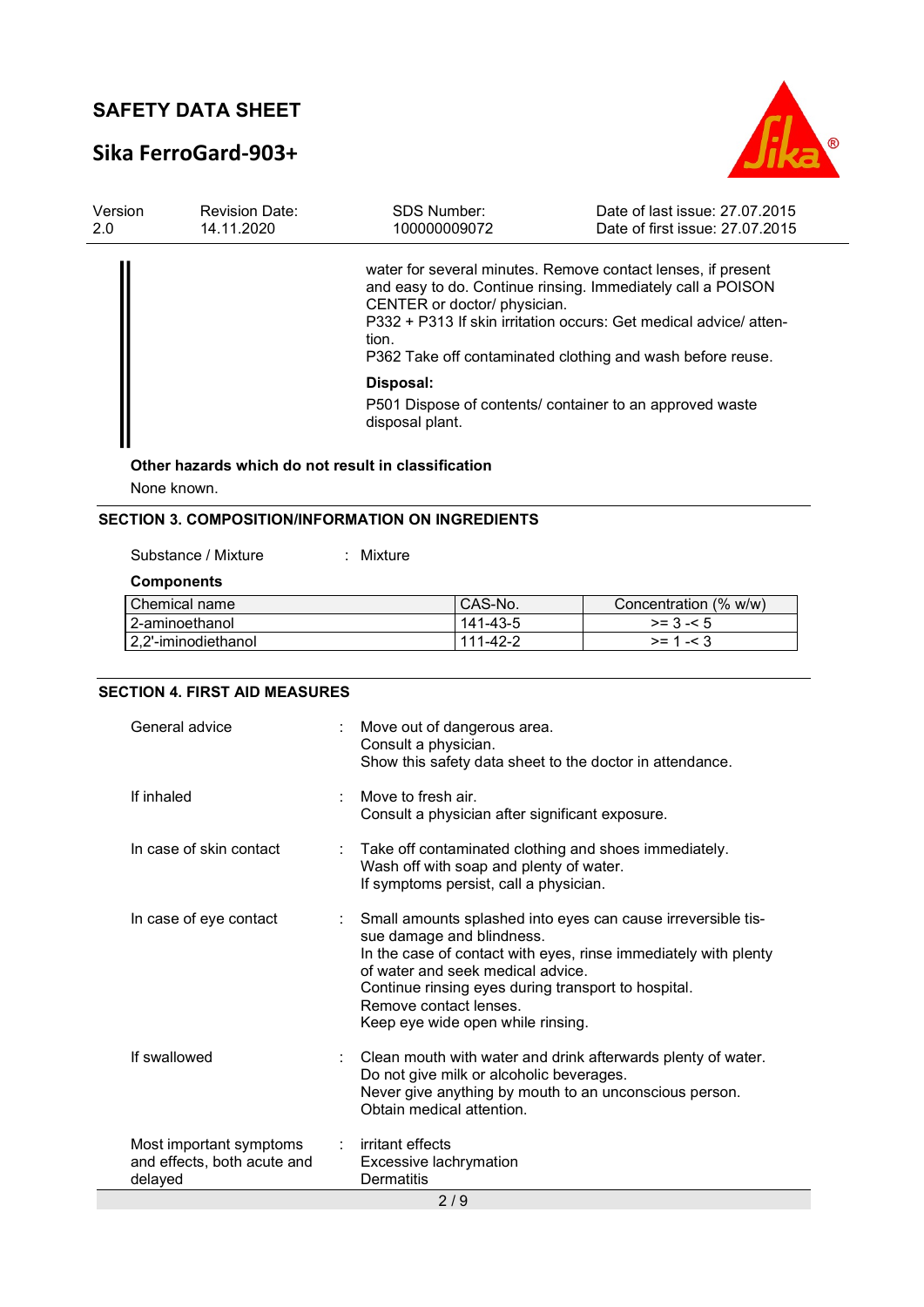# Sika FerroGard-903+



| Version<br>2.0 | <b>Revision Date:</b><br>14.11.2020     | <b>SDS Number:</b><br>100000009072                                                                                                       | Date of last issue: 27.07.2015<br>Date of first issue: 27.07.2015 |
|----------------|-----------------------------------------|------------------------------------------------------------------------------------------------------------------------------------------|-------------------------------------------------------------------|
|                |                                         | See Section 11 for more detailed information on health effects<br>and symptoms.<br>Causes skin irritation.<br>Causes serious eye damage. |                                                                   |
|                | Notes to physician                      | Treat symptomatically.                                                                                                                   |                                                                   |
|                | <b>SECTION 5. FIREFIGHTING MEASURES</b> |                                                                                                                                          |                                                                   |
|                | Suitable extinguishing media :          | Use extinguishing measures that are appropriate to local cir-<br>cumstances and the surrounding environment.                             |                                                                   |
|                | ucts                                    | Hazardous combustion prod- : No hazardous combustion products are known                                                                  |                                                                   |
|                | ods                                     | Specific extinguishing meth- : Standard procedure for chemical fires.                                                                    |                                                                   |
|                | for firefighters                        | Special protective equipment : In the event of fire, wear self-contained breathing apparatus.                                            |                                                                   |

### SECTION 6. ACCIDENTAL RELEASE MEASURES

| Personal precautions, protec-<br>tive equipment and emer-<br>gency procedures | ÷ | Use personal protective equipment.<br>Deny access to unprotected persons.                                                                                      |
|-------------------------------------------------------------------------------|---|----------------------------------------------------------------------------------------------------------------------------------------------------------------|
| Environmental precautions                                                     |   | : Do not flush into surface water or sanitary sewer system.<br>If the product contaminates rivers and lakes or drains inform<br>respective authorities.        |
| Methods and materials for<br>containment and cleaning up                      |   | Soak up with inert absorbent material (e.g. sand, silica gel,<br>acid binder, universal binder, sawdust).<br>Keep in suitable, closed containers for disposal. |

#### SECTION 7. HANDLING AND STORAGE

| fire and explosion      | Advice on protection against : Normal measures for preventive fire protection.                                                                                                                                                                                                                                                 |
|-------------------------|--------------------------------------------------------------------------------------------------------------------------------------------------------------------------------------------------------------------------------------------------------------------------------------------------------------------------------|
| Advice on safe handling | Avoid exceeding the given occupational exposure limits (see<br>section 8).<br>Do not get in eyes, on skin, or on clothing.<br>For personal protection see section 8.<br>Smoking, eating and drinking should be prohibited in the ap-<br>plication area.<br>Follow standard hygiene measures when handling chemical<br>products |
| Hygiene measures        | : Handle in accordance with good industrial hygiene and safety                                                                                                                                                                                                                                                                 |
|                         | 3/9                                                                                                                                                                                                                                                                                                                            |
|                         |                                                                                                                                                                                                                                                                                                                                |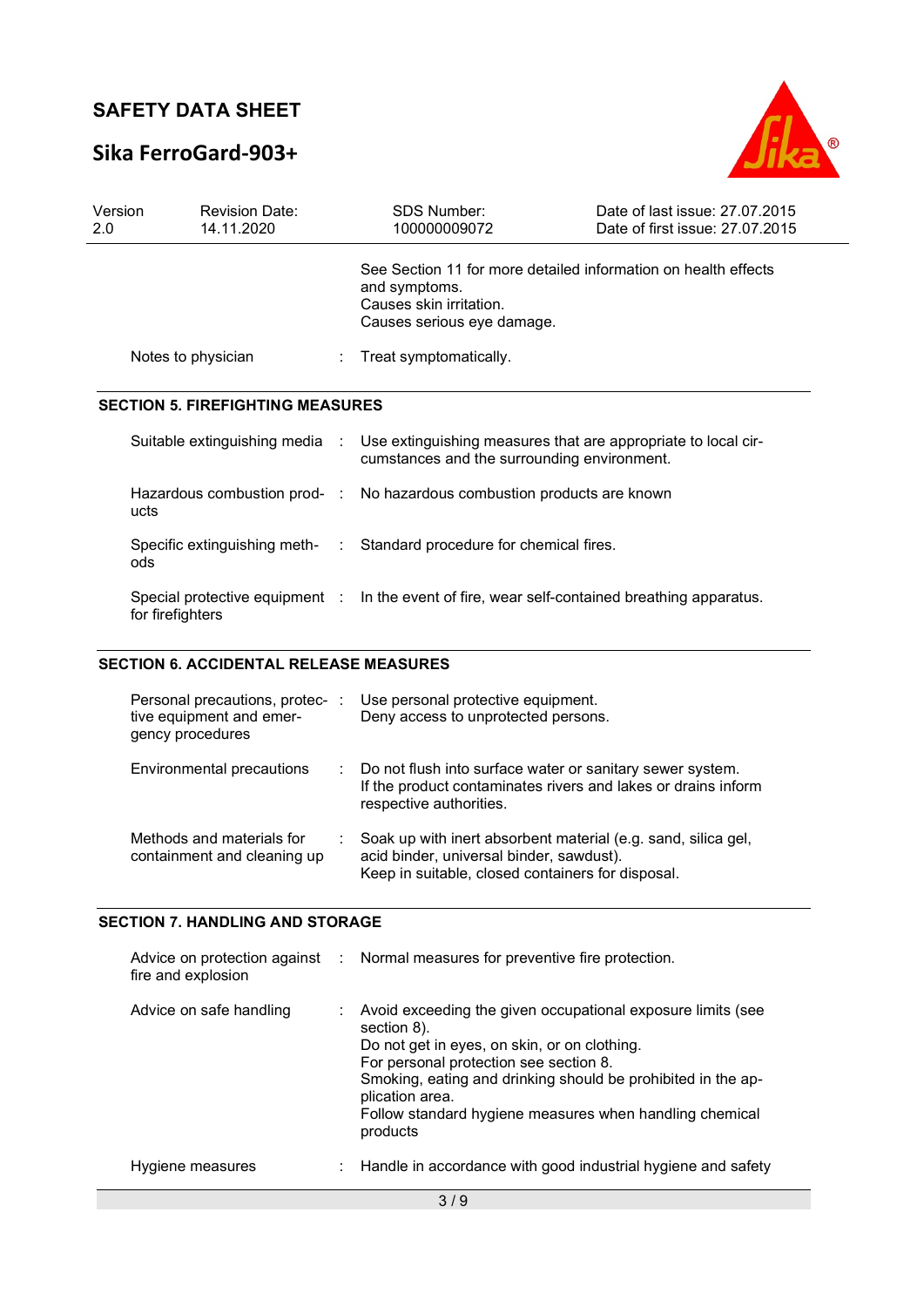# Sika FerroGard-903+



| Version | <b>Revision Date:</b>       | <b>SDS Number:</b>                                                                                                                                                    | Date of last issue: 27.07.2015                                                                                                                                                  |
|---------|-----------------------------|-----------------------------------------------------------------------------------------------------------------------------------------------------------------------|---------------------------------------------------------------------------------------------------------------------------------------------------------------------------------|
| 2.0     | 14.11.2020                  | 100000009072                                                                                                                                                          | Date of first issue: 27.07.2015                                                                                                                                                 |
|         | Conditions for safe storage | practice.<br>When using do not eat or drink.<br>When using do not smoke.<br>place.<br>kept upright to prevent leakage.<br>Store in accordance with local regulations. | Wash hands before breaks and at the end of workday.<br>Keep container tightly closed in a dry and well-ventilated<br>Containers which are opened must be carefully resealed and |

#### SECTION 8. EXPOSURE CONTROLS/PERSONAL PROTECTION

## Components with workplace control parameters

| Components          | CAS-No.           | Value type<br>(Form of<br>exposure) | Control parame-<br>ters / Permissible<br>concentration | <b>Basis</b> |
|---------------------|-------------------|-------------------------------------|--------------------------------------------------------|--------------|
| 2-aminoethanol      | 141-43-5          | <b>TWA</b>                          | 3 ppm<br>$7.5 \text{ mg/m}$ 3                          | AU OEL       |
|                     |                   | <b>STEL</b>                         | 6 ppm<br>$15 \text{ mg/m}$                             | AU OEL       |
| 2,2'-iminodiethanol | $111 - 42 - 2$    | <b>TWA</b>                          | 3 ppm<br>$13$ mg/m $3$                                 | AU OEL       |
|                     | $\cdots$ $\cdots$ |                                     |                                                        |              |

| Appropriate engineering<br>controls |                | Use adequate ventilation and/or engineering controls to pre-<br>vent exposure to vapours.                                                                                                                                                                                                                                |
|-------------------------------------|----------------|--------------------------------------------------------------------------------------------------------------------------------------------------------------------------------------------------------------------------------------------------------------------------------------------------------------------------|
| Personal protective equipment       |                |                                                                                                                                                                                                                                                                                                                          |
| Respiratory protection              | $\mathbb{R}^n$ | In case of inadequate ventilation wear respiratory protection.<br>Respirator selection must be based on known or anticipated<br>exposure levels, the hazards of the product and the safe<br>working limits of the selected respirator.                                                                                   |
| Hand protection                     |                | Chemical-resistant, impervious gloves complying with an<br>approved standard should be worn at all times when handling<br>chemical products if a risk assessment indicates this is nec-<br>essary.<br>Follow AS/NZS 1337.1<br>Recommended: Butyl rubber/nitrile rubber gloves.<br>Contaminated gloves should be removed. |
| Eye protection                      |                | Safety goggles<br>Wear suitable face shield.                                                                                                                                                                                                                                                                             |
| Skin and body protection            |                | Protective clothing (e.g. safety shoes, long-sleeved working<br>clothing, long trousers)<br>Follow AS 2210:3                                                                                                                                                                                                             |

#### SECTION 9. PHYSICAL AND CHEMICAL PROPERTIES

Appearance : liquid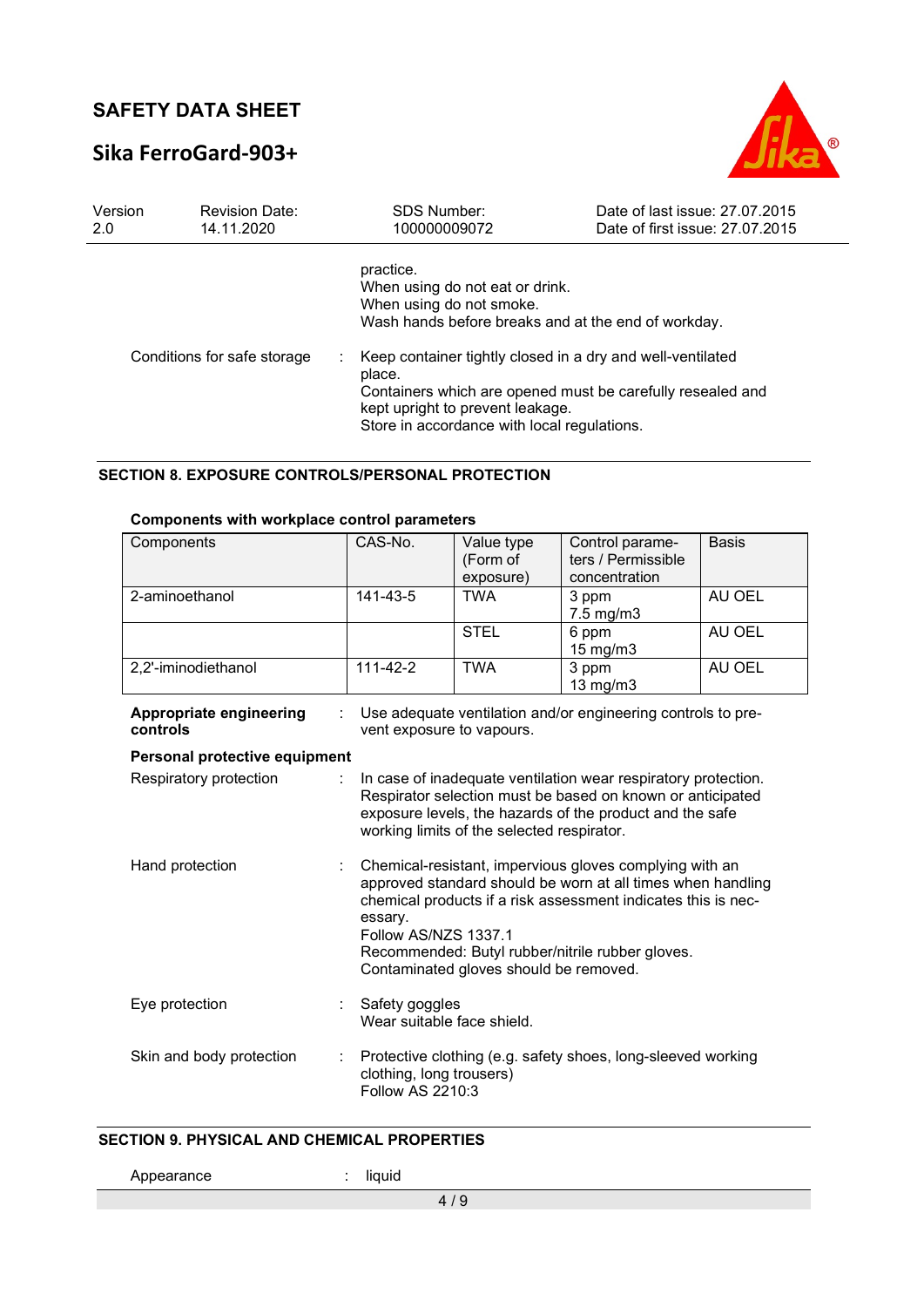# Sika FerroGard-903+



| Version<br>2.0  | <b>Revision Date:</b><br>14.11.2020                 |                      | SDS Number:<br>100000009072                            | Date of last issue: 27.07.2015<br>Date of first issue: 27.07.2015 |
|-----------------|-----------------------------------------------------|----------------------|--------------------------------------------------------|-------------------------------------------------------------------|
| Colour          |                                                     |                      |                                                        |                                                                   |
|                 |                                                     |                      | colourless                                             |                                                                   |
| Odour           |                                                     |                      | characteristic                                         |                                                                   |
|                 | <b>Odour Threshold</b>                              |                      | No data available                                      |                                                                   |
| pH              |                                                     |                      | ca. 10 (20 °C (68 °F))                                 |                                                                   |
| point           | Melting point/range / Freezing :                    |                      | No data available                                      |                                                                   |
|                 | Boiling point/boiling range                         | ÷                    | No data available                                      |                                                                   |
| Flash point     |                                                     |                      | ca. 104 °C (219 °F)<br>(Method: closed cup)            |                                                                   |
|                 | Evaporation rate                                    |                      | No data available                                      |                                                                   |
|                 | Flammability (solid, gas)                           |                      | No data available                                      |                                                                   |
|                 | Upper explosion limit / Upper<br>flammability limit | $\ddot{\phantom{a}}$ | No data available                                      |                                                                   |
|                 | Lower explosion limit / Lower<br>flammability limit | ÷                    | No data available                                      |                                                                   |
|                 | Vapour pressure                                     |                      | 23 hPa                                                 |                                                                   |
|                 | Relative vapour density                             |                      | No data available                                      |                                                                   |
| Density         |                                                     |                      | ca. 1.055 g/cm3 (20 °C (68 °F))                        |                                                                   |
| Solubility(ies) | Water solubility                                    |                      | soluble                                                |                                                                   |
|                 | Solubility in other solvents                        | $\ddot{\phantom{a}}$ | No data available                                      |                                                                   |
|                 | Partition coefficient: n-                           |                      | No data available                                      |                                                                   |
| octanol/water   | Auto-ignition temperature                           |                      | No data available                                      |                                                                   |
|                 | Decomposition temperature                           |                      | No data available                                      |                                                                   |
| Viscosity       | Viscosity, dynamic                                  |                      | 20 mPa.s (20 °C (68 °F))                               |                                                                   |
|                 | Viscosity, kinematic                                |                      | < 20.5 mm2/s (40 °C (104 °F))                          |                                                                   |
|                 | <b>Explosive properties</b>                         |                      | No data available                                      |                                                                   |
|                 | Oxidizing properties                                |                      | No data available                                      |                                                                   |
|                 | Volatile organic compounds                          |                      | Directive 2010/75/EU of 24 November 2010 on industrial |                                                                   |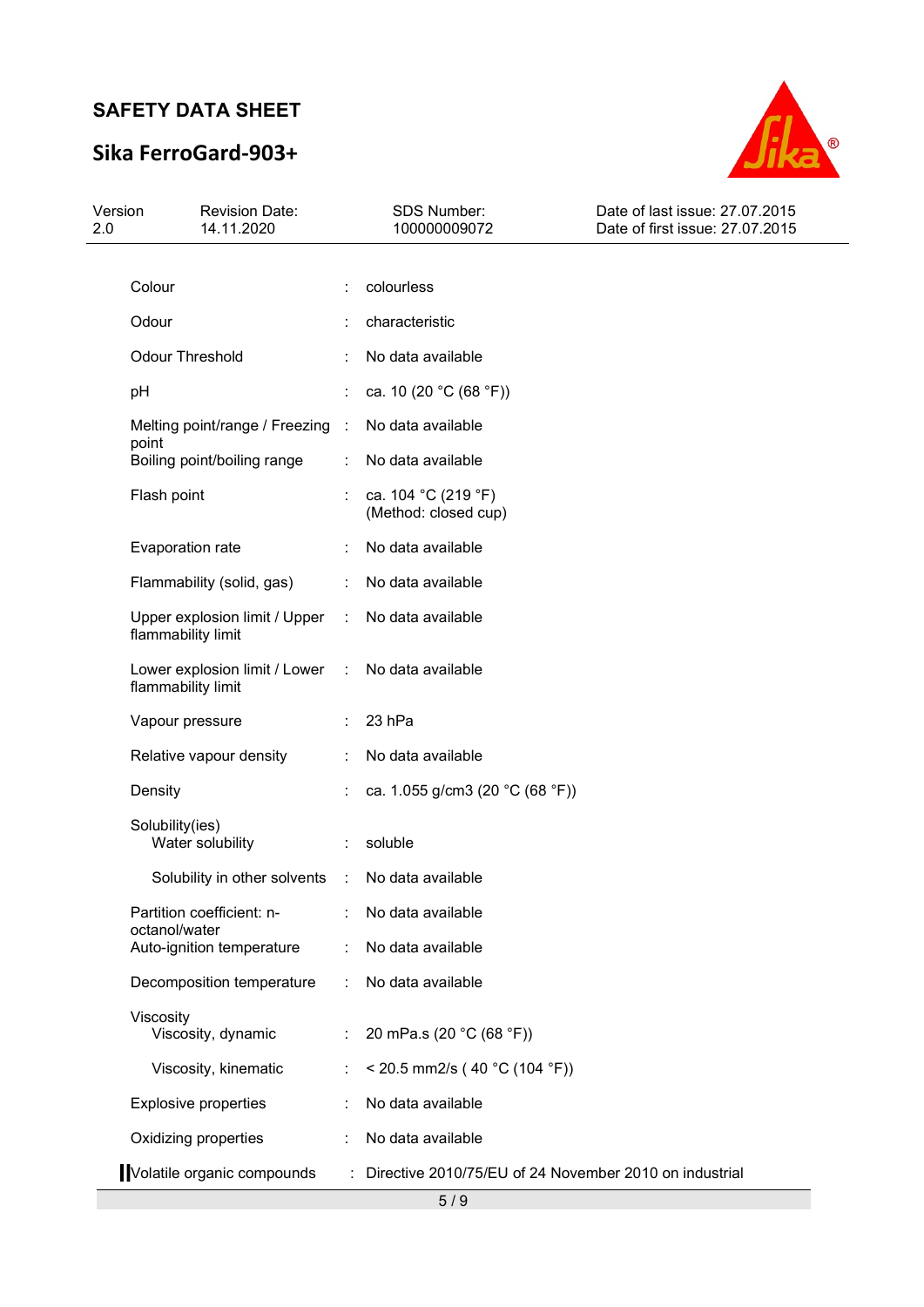# Sika FerroGard-903+



| Version<br>2.0 | <b>Revision Date:</b><br>14.11.2020         |  | <b>SDS Number:</b><br>100000009072                                                                          | Date of last issue: 27,07,2015<br>Date of first issue: 27.07.2015 |  |  |
|----------------|---------------------------------------------|--|-------------------------------------------------------------------------------------------------------------|-------------------------------------------------------------------|--|--|
|                |                                             |  | emissions (integrated pollution prevention and control)<br>Volatile organic compounds (VOC) content: 7.93 % |                                                                   |  |  |
|                | <b>SECTION 10. STABILITY AND REACTIVITY</b> |  |                                                                                                             |                                                                   |  |  |
|                | Reactivity                                  |  |                                                                                                             | No dangerous reaction known under conditions of normal use.       |  |  |
|                | Chemical stability                          |  | The product is chemically stable.                                                                           |                                                                   |  |  |
|                | tions                                       |  | Possibility of hazardous reac- : No hazards to be specially mentioned.                                      |                                                                   |  |  |
|                | Conditions to avoid                         |  | No data available                                                                                           |                                                                   |  |  |
|                | Incompatible materials                      |  | see section 7.                                                                                              |                                                                   |  |  |

## SECTION 11. TOXICOLOGICAL INFORMATION

#### Acute toxicity

Not classified based on available information.

## Components:

| 2-aminoethanol:<br>Acute oral toxicity                                            |  | LD50 Oral (Rat): 1,720 mg/kg      |  |  |  |  |
|-----------------------------------------------------------------------------------|--|-----------------------------------|--|--|--|--|
| Acute dermal toxicity                                                             |  | LD50 Dermal (Rabbit): 1,025 mg/kg |  |  |  |  |
| <b>Skin corrosion/irritation</b><br>Causes skin irritation.                       |  |                                   |  |  |  |  |
| Serious eye damage/eye irritation<br>Causes serious eye damage.                   |  |                                   |  |  |  |  |
| <b>Respiratory or skin sensitisation</b>                                          |  |                                   |  |  |  |  |
| <b>Skin sensitisation</b><br>Not classified based on available information.       |  |                                   |  |  |  |  |
| <b>Respiratory sensitisation</b><br>Not classified based on available information |  |                                   |  |  |  |  |
| <b>Chronic toxicity</b>                                                           |  |                                   |  |  |  |  |
| Germ cell mutagenicity<br>Not classified based on available information.          |  |                                   |  |  |  |  |
| Carcinogenicity                                                                   |  |                                   |  |  |  |  |

Not classified based on available information.

#### Reproductive toxicity

Not classified based on available information.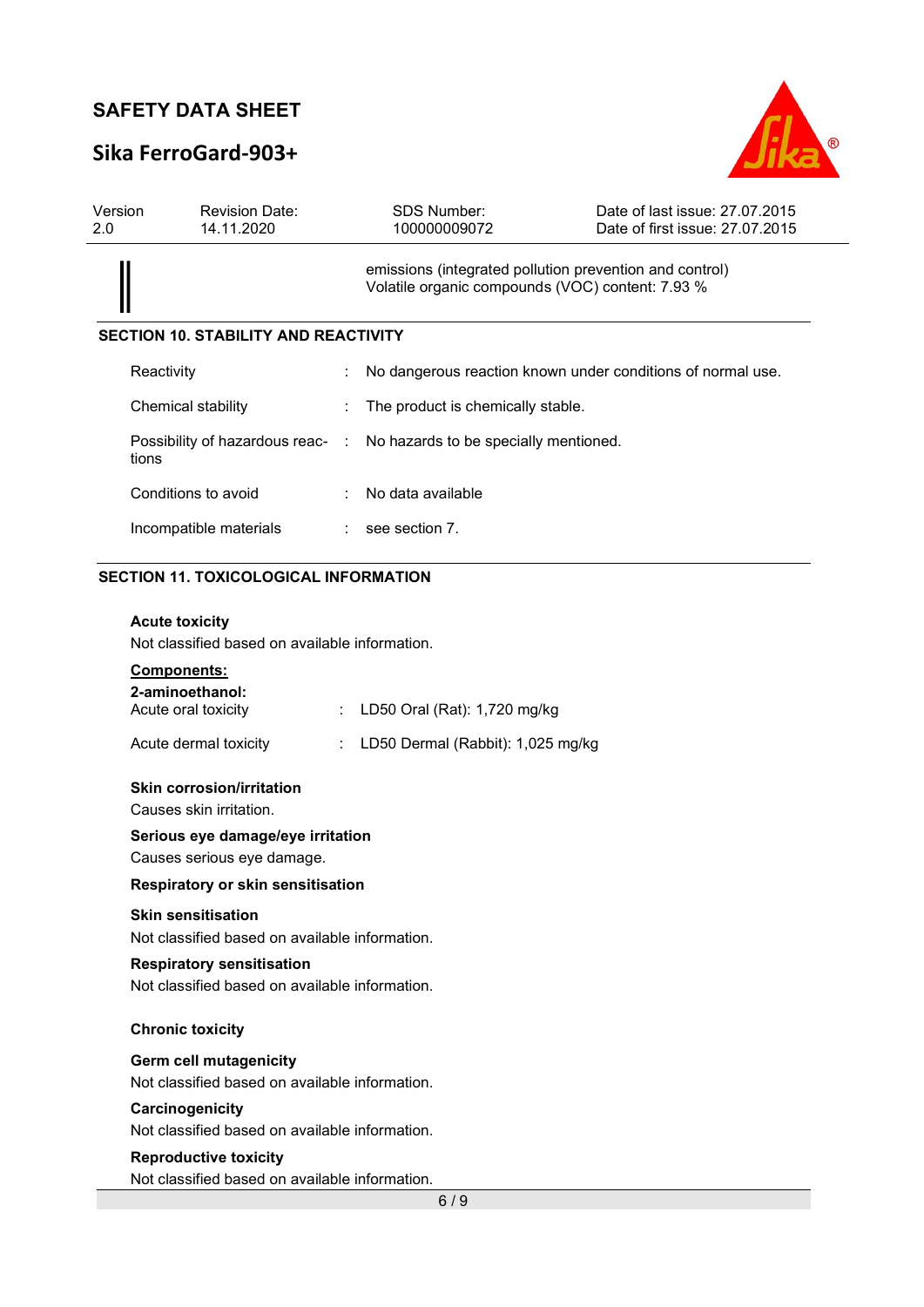# Sika FerroGard-903+

Revision Date:

Version



Date of last issue: 27.07.2015

| 2.0    | 14.11.2020                                                                        |            | 100000009072                                                      | Date of first issue: 27.07.2015                               |
|--------|-----------------------------------------------------------------------------------|------------|-------------------------------------------------------------------|---------------------------------------------------------------|
|        | <b>STOT - single exposure</b><br>Not classified based on available information.   |            |                                                                   |                                                               |
|        | <b>STOT - repeated exposure</b><br>Not classified based on available information. |            |                                                                   |                                                               |
|        | <b>Aspiration toxicity</b>                                                        |            |                                                                   |                                                               |
|        | Not classified based on available information.                                    |            |                                                                   |                                                               |
|        | <b>SECTION 12. ECOLOGICAL INFORMATION</b>                                         |            |                                                                   |                                                               |
|        |                                                                                   |            |                                                                   |                                                               |
|        | <b>Ecotoxicity</b>                                                                |            |                                                                   |                                                               |
|        | Components:                                                                       |            |                                                                   |                                                               |
|        | 2,2'-iminodiethanol:                                                              |            |                                                                   |                                                               |
|        | Toxicity to daphnia and other :<br>aquatic invertebrates                          |            | EC50 (Daphnia magna (Water flea)): 55 mg/l<br>Exposure time: 48 h |                                                               |
|        |                                                                                   |            |                                                                   |                                                               |
| plants | Toxicity to algae/aquatic                                                         |            | Exposure time: 72 h                                               | EC50 (Pseudokirchneriella subcapitata (green algae)): 75 mg/l |
|        |                                                                                   |            |                                                                   |                                                               |
|        | <b>Persistence and degradability</b>                                              |            |                                                                   |                                                               |
|        | No data available                                                                 |            |                                                                   |                                                               |
|        | <b>Bioaccumulative potential</b>                                                  |            |                                                                   |                                                               |
|        | No data available                                                                 |            |                                                                   |                                                               |
|        | <b>Mobility in soil</b>                                                           |            |                                                                   |                                                               |
|        | No data available                                                                 |            |                                                                   |                                                               |
|        | Other adverse effects                                                             |            |                                                                   |                                                               |
|        | Product:                                                                          |            |                                                                   |                                                               |
|        | Additional ecological infor-<br>mation                                            | $\sim 100$ | There is no data available for this product.                      |                                                               |

SDS Number:

| Waste from residues          | : The product should not be allowed to enter drains, water<br>courses or the soil.<br>Do not contaminate ponds, waterways or ditches with chemi-<br>cal or used container.<br>Send to a licensed waste management company. |
|------------------------------|----------------------------------------------------------------------------------------------------------------------------------------------------------------------------------------------------------------------------|
| Contaminated packaging<br>÷. | Empty remaining contents.<br>Dispose of as unused product.<br>Do not re-use empty containers.                                                                                                                              |

If potential for exposure exists refer to Section 8 for specific personal protective equipment.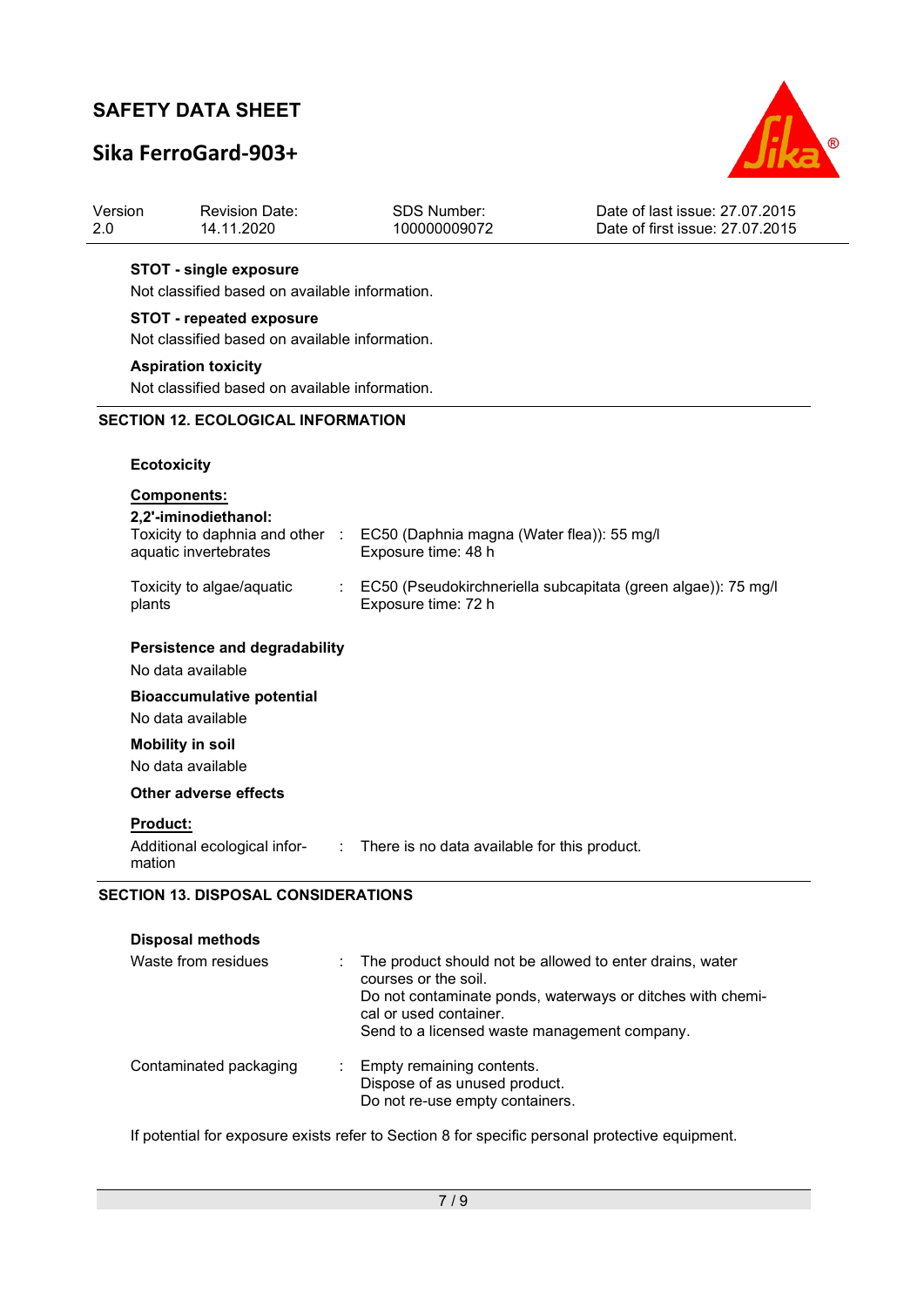## Sika FerroGard-903+



Version 2.0 Revision Date: 14.11.2020

SDS Number: 100000009072

Date of last issue: 27.07.2015 Date of first issue: 27.07.2015

#### SECTION 14. TRANSPORT INFORMATION

#### International Regulations

#### UNRTDG

Not regulated as a dangerous good

#### IATA-DGR

Not regulated as a dangerous good

#### IMDG-Code Not regulated as a dangerous good

## Transport in bulk according to Annex II of MARPOL 73/78 and the IBC Code

Not applicable for product as supplied.

#### National Regulations

#### ADG

Not regulated as a dangerous good

#### SECTION 15. REGULATORY INFORMATION

#### Safety, health and environmental regulations/legislation specific for the substance or mixture

| Standard for the Uniform<br>Scheduling of Medicines and<br>Poisons                                    | No poison schedule number allocated |                                                                                                                                                                                                    |
|-------------------------------------------------------------------------------------------------------|-------------------------------------|----------------------------------------------------------------------------------------------------------------------------------------------------------------------------------------------------|
| International Chemical Weapons Convention (CWC)<br><b>Schedules of Toxic Chemicals and Precursors</b> |                                     | Not applicable                                                                                                                                                                                     |
| <b>Prohibition/Licensing Requirements</b>                                                             |                                     | : There is no applicable prohibition,<br>authorisation and restricted use<br>requirements, including for carcino-<br>gens referred to in Schedule 10 of<br>the model WHS Act and Regula-<br>tions. |

|             | The components of this product are reported in the following inventories: |
|-------------|---------------------------------------------------------------------------|
| <b>AICS</b> | : On the inventory, or in compliance with the inventory                   |

#### SECTION 16. OTHER INFORMATION

| <b>Revision Date</b><br>Date format     | : 14.11.2020<br>$:$ dd.mm.yyyy                                            |
|-----------------------------------------|---------------------------------------------------------------------------|
| <b>Full text of other abbreviations</b> |                                                                           |
| AU OEL                                  | : Australia. Workplace Exposure Standards for Airborne Con-<br>taminants. |
| AU OEL / TWA                            | : Exposure standard - time weighted average                               |